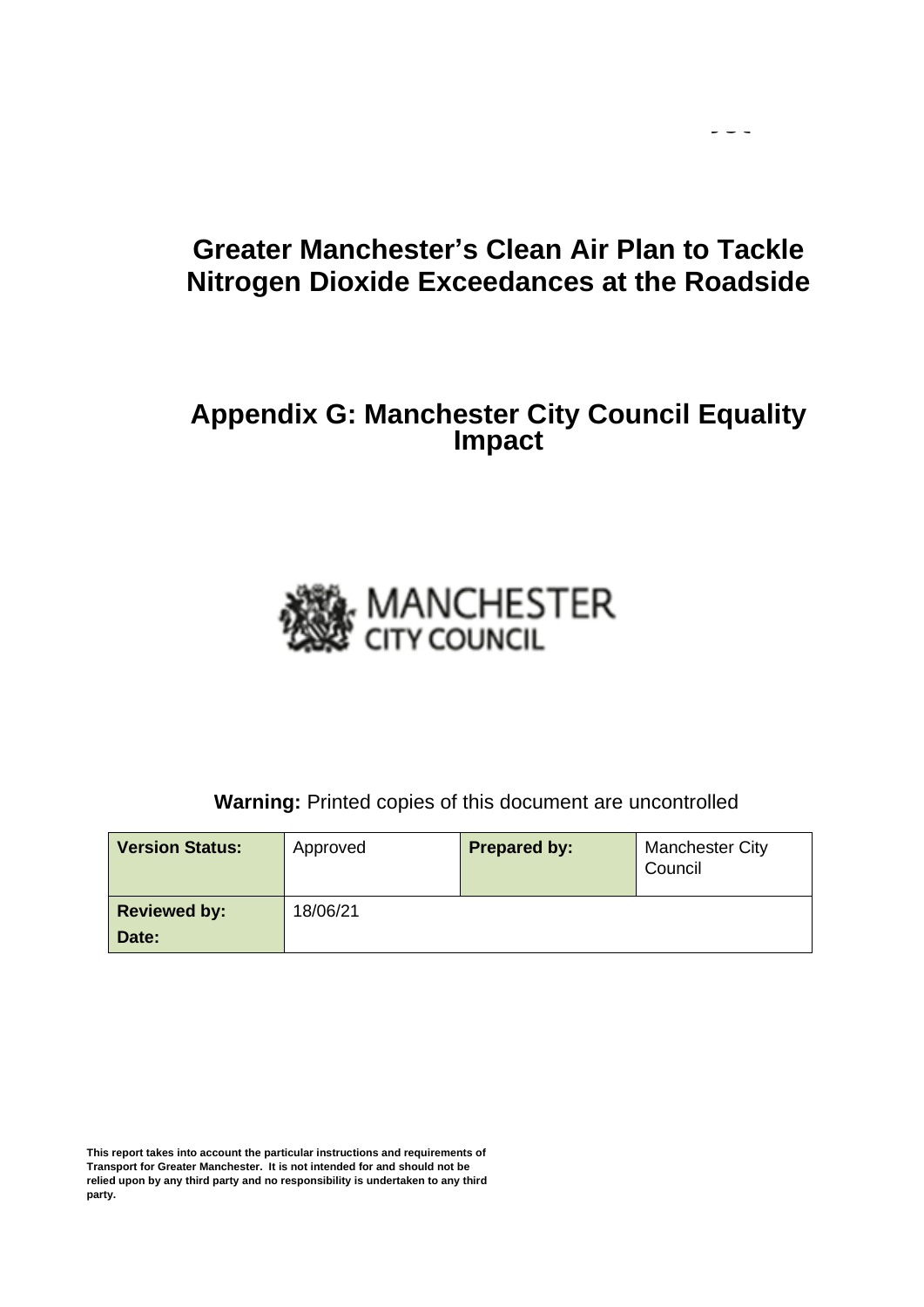## **Contents**

**|** 

|   |     |                                                                                     | Page |
|---|-----|-------------------------------------------------------------------------------------|------|
| 1 |     | <b>Local Authority EqIA Appendices</b>                                              |      |
|   | 1.1 | <b>Introduction</b>                                                                 | 1    |
| 2 |     | Manchester City Council EqIA Appendix                                               | 2    |
|   | 2.1 | <b>Baseline data review</b>                                                         | 2    |
|   | 2.2 | <b>Equality impacts review</b>                                                      | 10   |
|   | 2.3 | 'Hot-spots' in Manchester                                                           | 14   |
|   | 2.4 | Further mitigation and monitoring actions to be<br>taken by Manchester City Council | 14   |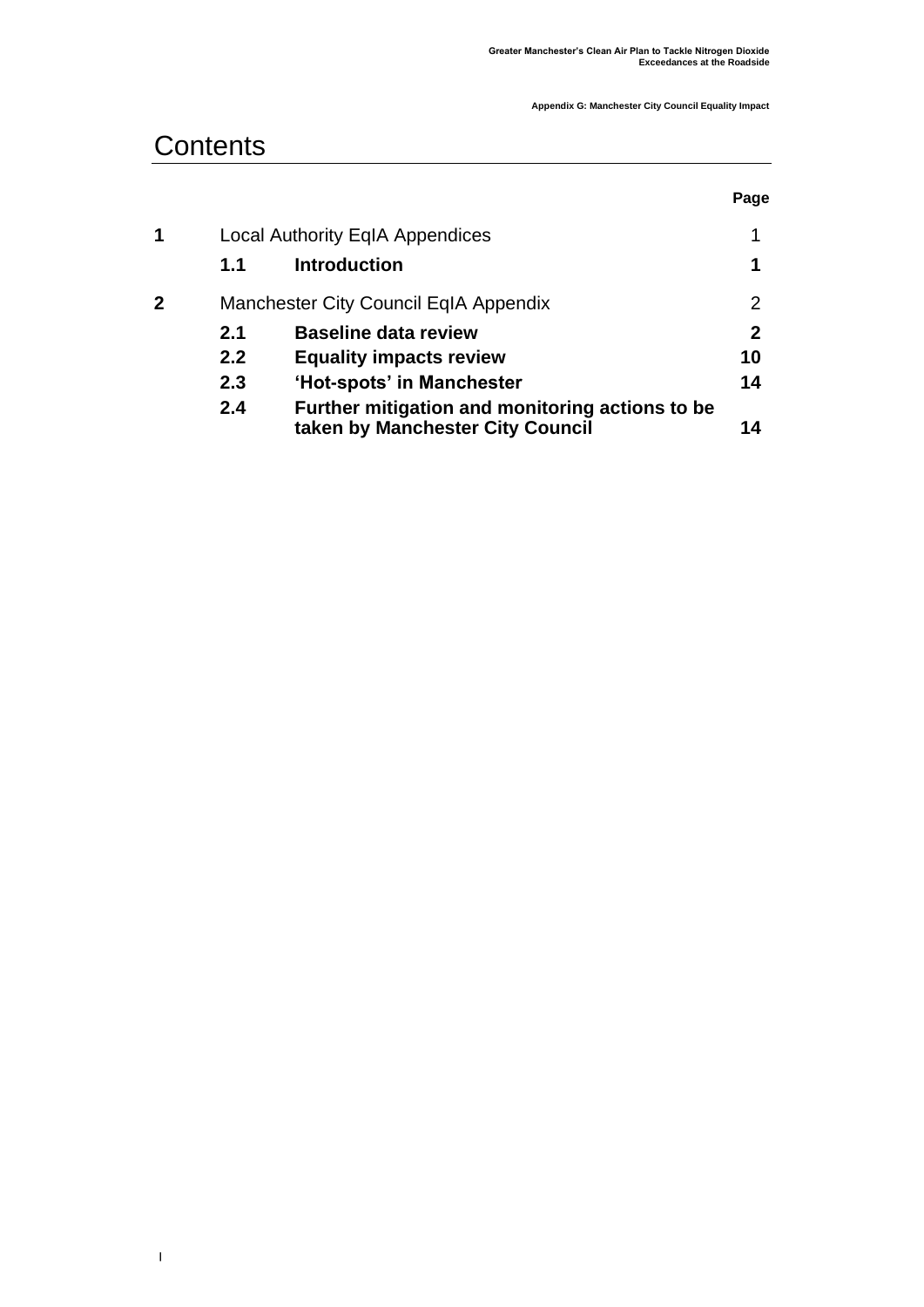# <span id="page-2-0"></span>**1 Local Authority EqIA Appendices**

## <span id="page-2-1"></span>**1.1 Introduction**

An Equality Impact Assessment (EqIA) has been developed at a Greater Manchester (GM) scale for the GM Clean Air Plan (GM CAP) in line with the public sector equality duty in section 149 of the Equality Act, 2010.

The GM wide assessment builds on EqIAs that were published at the Outline Business Case stage in 2019 and the EqIA developed to support the consultation in late 2020. It considers the impacts on protected characteristics related to the implementation of CAZ C charging zone in GM and how implementation of the proposed package of mitigation measures addresses any identified equality impacts. This EqIA is an update following changes to the GM CAP policy made in consideration of feedback received during the consultation.

The EqIA is supported by an Equality Impact Evidence Report, appended to the EqIA<sup>1</sup>.

## **1.2 Local Authority Assessment**

This appendix to the GM EqIA includes an assessment of equality carried out by Manchester City Council. The reasons for individual LA assessments include:

- To fulfil legal requirements placed on LAs to meet their duty under the Equality Act;
- To ensure that each of the LAs has considered and understood the full GM EqIA report and the context for the LA itself;
- To identify any LA baseline profile nuances or differences to that presented in the GM EqIA (Appendix A in the Equality Impact Evidence Report).
- To review the assessment outcomes of the GM EqIA and identify whether impacts would be more or less significant within the LA areas;
- To highlight any geographical 'hot spots' with LA areas;
- To identify any actions LAs could take to mitigate and monitor equality impacts identified (specific to the LA area rather than applicable across GM as a whole).

**| |**  HTTPS://TFGMSERVERTEAMOUTLOOK-MY.SHAREPOINT.COM/PERSONAL/HAYLEY\_BROWN\_TFGM\_COM/DOCUMENTS/DOCUMENTS/PROJECTS/DOCUMENTS FOR<br>SHAREPOINT/REPORT GO LIVE/WATERMARK CHANGED DOCS FOR EH/APPENDIX 2 - GM CAP EQIA FOLLOWING CONSULTAT **ASSESSMENT.DOCX**

<sup>1</sup> [https://cleanairgm.com/technical-documents/](https://secure-web.cisco.com/11eiBCgElauzNx9ZLncgJx3iOubmp4VtcvvkdlhxY65RKvTbIb59-L2ncr8SElltrd2x-6LbEl4KMsTTxIe3wkMOtRdF_mwDnnUw_pzGQZOwSRIhPJyQIZ8Yp6BpEAcNSn8Ts-zUMkCwwKuuZ6JqlhO90pJazjetwe6gKhLVIM_BswP0PQmXUeuqGyGpWdmieI8qM86OywsW2Ih1TXBkADjvPWBAW0J67oLJLyOi-5a-P-uw5qxFWy4jV1Rgj27aX74mWEA8RmcCJF_QiJniWV9Y7vnNRmfIdielNKILyTnV3ChPut5AXlpom2ThMoaDynN4YcMw9M5bXrEI6WdmDFg/https%3A%2F%2Furl4.mailanyone.net%2Fv1%2F%3Fm%3D1lqaQa-0007kg-3t%26i%3D57e1b682%26c%3Dwx7pouswT3bJs4LPeETsz86q7Q_0OC56XXhe7DlJDibGRSGR8fdmSomeuSdI7C2Fa0eQbaAqoLXhP95flvC3e_rUhnBjBiD8llf9LaF4ZtCjfFRgnR8YVM3huSJaCGnICk94fttlvHc5puWw5cDJWXKncROEJUpzHqnxCBOtlS83l3-sjgML-pIcbUhAQZELxzuJu6c3812_3lnwQAbyYwgocO5Fara8d5TyMQqiWW6tNZcZXXghiSlVoISAGQRmsZ-TU8nVqIdM3Z7LyV0OBSLL4yenFqLa1SDyZM36c6L9Rv_9RwvC_zO8-ja9EEmp3RuaxQ4iKqu8pID_qRBxLRB9hKR0Yp8TjK3AxZQfI6W6JX6ff_FKZIssUgNuX4h8fgWjXtS31MSzgcKKD5htCOS8RNiJG7hqFaezCADs1zqfd5YI5KwtXyQV8Xcw9c04dqUU3rtH6b_zGkplrYZzi_tw5Uh0gVH_yDQ0aze-YmaYOmPe-7DcIOn3tcJzyPAzyNqQZKCfP-i1oh349NtnaY_1gjK4qs0hRBa9R9D0kEGpaGRFokA16JTCjrnHuvRgs7DcM7Fi3nDdrs6xiFxYb34O5EIVstmWMeA67C4pmsqoQ4hX3-rUnQd3vI35GAzQJzJxEsp-QxLb4UU4coOA_r80VNAaur_GF4G4X8lvmN0gEZ3Wu5QzUhFNsj4TCOgSucH17LnJrJVLTZfksCAbTQ)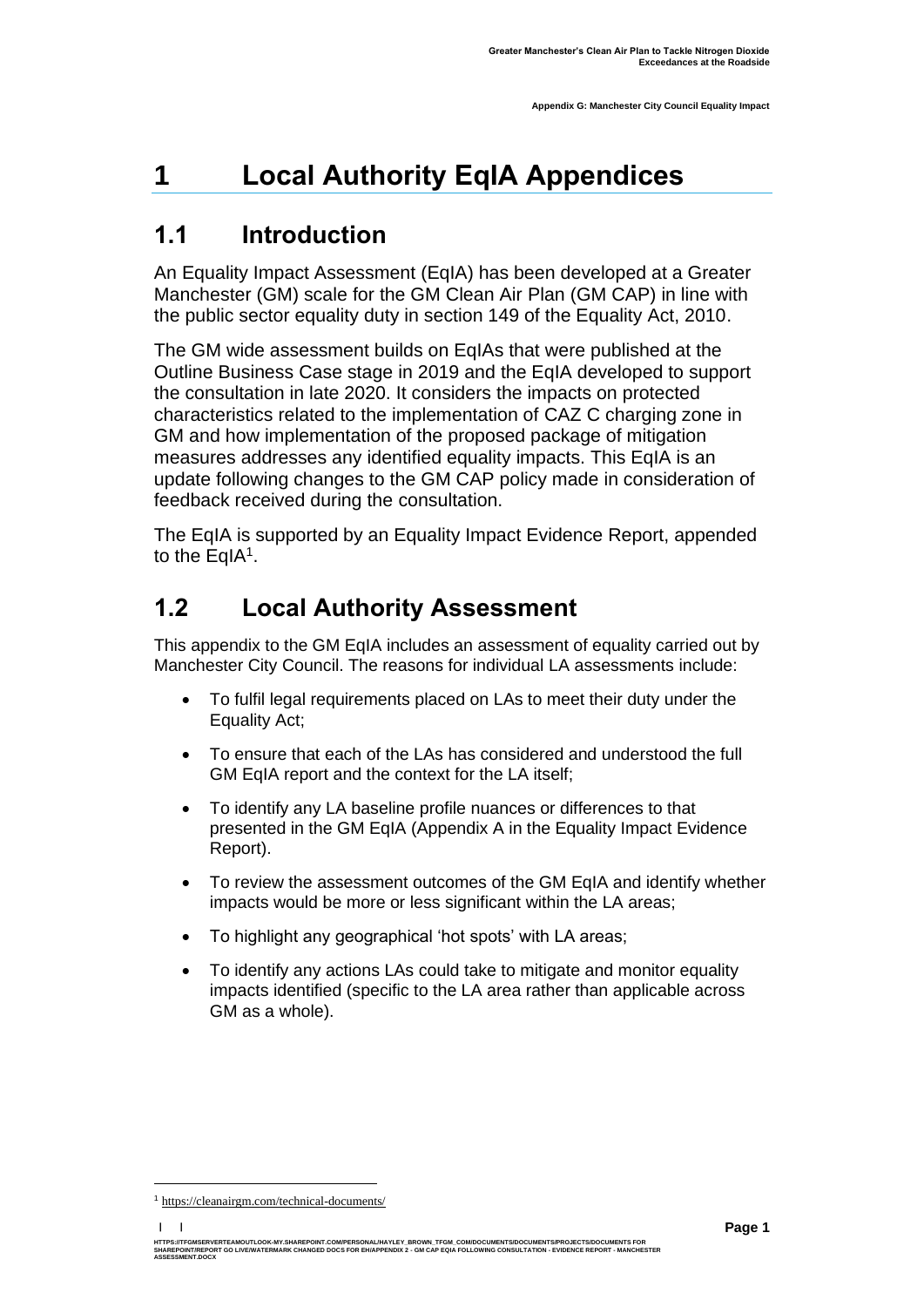# <span id="page-3-0"></span>**2 Manchester City Council EqIA Appendix**

#### <span id="page-3-1"></span>**2.1 Baseline data review**

#### **2.1.1 Introduction**

This Manchester LA EqIA assesses data held by Manchester City Council and other relevant sources in relation to the groups in-scope within the GM EqIA. The data considered includes, but is not limited to:

- Manchester Intelligence Hub Data Management Tool
- Indices of Multiple Deprivation 2019
- Manchester City Council Open Data
- Census 2011 (and derived population estimates)
- Manchester population statistics 2019
- Manchester Mid-Year Estimates by Ward 2016
- Manchester Air Quality Joint Strategic Needs Assessment
- Manchester Disability Joint Strategic Needs Assessment
- Manchester Respiratory Disease Joint Strategic Needs Assessment
- Manchester LGBT Health Joint Strategic Needs Assessment
- GM CAP Consultation Manchester Results
- Manchester Trans Research Study 2016
- Manchester Ageing Strategy 2017
- Air Pollution and Local Authorities: The Implications of the Inquest into the Death of Ella Adoo-Kissi-Debrah, *Moffett (QC) & Blake*
- Are Some Ethnic Groups More Vulnerable to COVID-19 Than Others? *Platt & Warwick, Institute for Fiscal Studies*

It is important to note that much of the data used is Census-derived. Manchester City Council recognises that the last Census undertaken from which there is available evidence to draw upon (including estimates and projections based upon it) was in 2011. The robustness and reliability of the derived data is therefore untested until the outcomes of the 2021 Census are available in detail.

It will be pertinent to review this analysis at that stage to test its robustness and fitness for purpose, including any emerging issues related to the implementation of the GM CAP at that time. This undertaking is captured at 2.4.

**| |** 

**ASSESSMENT.DOCX**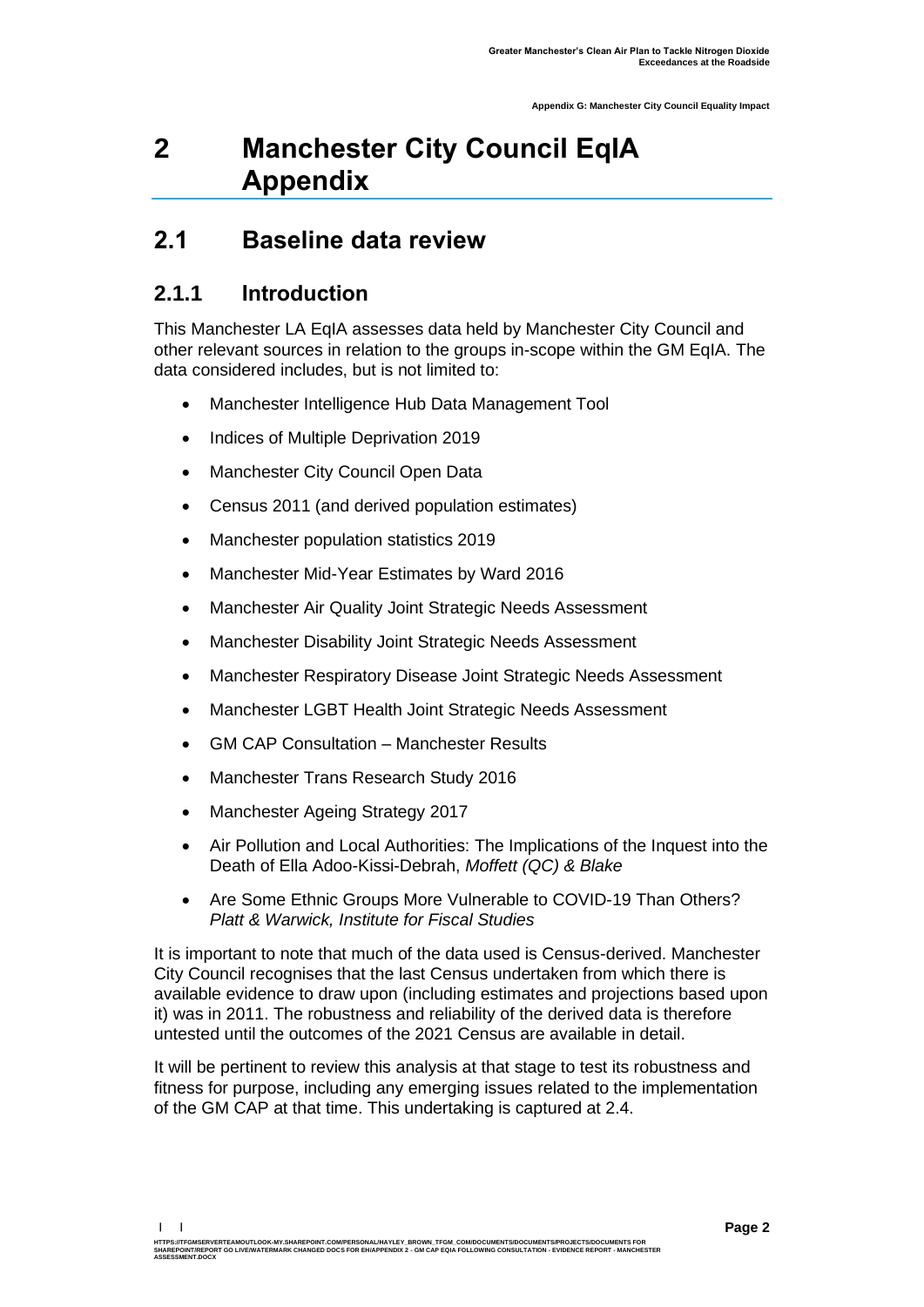| In-Scope<br>Protected<br>Characteristic | Overview Manchester including updated data.                                                                                                                                                                                                                                                                                                                                                                                                                                                                                                                                                                                                                                                                                                                                                                                                                                                                                                                                                                                                                                                                                                                                                                                                                                                                                                                                                                                                                                                                                                                                                                                                                                                                                                                       | 'Outliers' within Manchester (LSOAs<br>or neighbourhoods where there could<br>be particular distributional impact /<br>focus)                                                                                                                                                                                                                                                                                                                                                                                                                                                                                                                                                                                                                                                                                                                                                                                                                                                                                                 |  |
|-----------------------------------------|-------------------------------------------------------------------------------------------------------------------------------------------------------------------------------------------------------------------------------------------------------------------------------------------------------------------------------------------------------------------------------------------------------------------------------------------------------------------------------------------------------------------------------------------------------------------------------------------------------------------------------------------------------------------------------------------------------------------------------------------------------------------------------------------------------------------------------------------------------------------------------------------------------------------------------------------------------------------------------------------------------------------------------------------------------------------------------------------------------------------------------------------------------------------------------------------------------------------------------------------------------------------------------------------------------------------------------------------------------------------------------------------------------------------------------------------------------------------------------------------------------------------------------------------------------------------------------------------------------------------------------------------------------------------------------------------------------------------------------------------------------------------|-------------------------------------------------------------------------------------------------------------------------------------------------------------------------------------------------------------------------------------------------------------------------------------------------------------------------------------------------------------------------------------------------------------------------------------------------------------------------------------------------------------------------------------------------------------------------------------------------------------------------------------------------------------------------------------------------------------------------------------------------------------------------------------------------------------------------------------------------------------------------------------------------------------------------------------------------------------------------------------------------------------------------------|--|
| Age                                     | The age profile of Manchester is relatively<br>young, owing to the proportion of working age<br>adults contributing to the City's economy and the<br>student population of the City. Manchester has<br>the highest % of residents aged 16-64 in GM<br>and is among the lowest in residents aged 65+.<br>In addition, Manchester has the lowest life<br>expectancy at age 65+ for men and women. The<br>measures proposed by the GM CAP will help to<br>reduce Manchester's older residents'<br>susceptibility to ill health linked to air quality.<br>The age data in the GM EqIA provides as up to<br>date a snapshot as is available, pending the<br>outcomes of the 2021 Census.<br>The Manchester Joint Strategic Needs<br>Assessment (JSNA) on Air Quality highlights<br>that: 'Older people and adults with long-term<br>conditions are also more vulnerable to the<br>effects of air pollution because of their age or<br>existing medical conditions. These vulnerabilities<br>are heightened among those living in the most<br>deprived communities due to poor housing and<br>indoor air quality, the stress of living on a low<br>income and limited access to healthy food and /<br>or green spaces.'<br>Notwithstanding the variance in population rates<br>and distribution, Manchester evidence indicates<br>that the nature of impact broadly aligns with that<br>in the GM EqIA.<br>In addition to the GM EqIA findings, the<br>Manchester GM CAP consultation outcomes<br>note that older individual owners of vehicles in<br>scope are less likely to access information on<br>the Plan and any funds / exemptions digitally,<br>and this should be considered in how they are<br>communicated. This is not a Manchester-<br>specific finding. | The geographical distribution of older<br>people in Manchester shows a higher<br>% living in the outskirts of the City to<br>the north and south, and a low %<br>living centrally. This is, in part, linked<br>to the provision of residential and<br>nursing homes in those areas. The<br>highest proportions of older residents<br>are to be found, from north to south,<br>in the Wards of Higher Blackley<br>(14.2%), Moston ward (14.5%),<br>Didsbury East (14.5%), Northenden<br>(14.2%), Brooklands (15.4%),<br>Sharston (13.7%) and Woodhouse<br>Park (13.5%). (Manchester<br>Intelligence Hub Tool)<br>Conversely, the highest % of young<br>people aged under 16 are clustered<br>around the north and east of the City<br>and are significantly higher in all<br>cases: Crumpsall (27.3%), Harpurhey<br>(26.8%), Miles Platting and Newton<br>Heath (25.4%), Clayton and<br>Openshaw (27.4%), Gorton and<br>Abbey Hey (27.2%), Longsight<br>(29.5%) and Levenshulme (26.1%).<br>(Manchester Intelligence Hub Tool) |  |
| <b>Disability</b>                       | Baseline data highlights that Manchester's IMD<br>ranking of 4 for health and disability, placing it<br>amongst the most health deprived authorities in                                                                                                                                                                                                                                                                                                                                                                                                                                                                                                                                                                                                                                                                                                                                                                                                                                                                                                                                                                                                                                                                                                                                                                                                                                                                                                                                                                                                                                                                                                                                                                                                           | Data showing the distribution of<br>people self-reporting disability or<br>health issues that limit day to day                                                                                                                                                                                                                                                                                                                                                                                                                                                                                                                                                                                                                                                                                                                                                                                                                                                                                                                |  |

#### **2.1.2 Baseline data**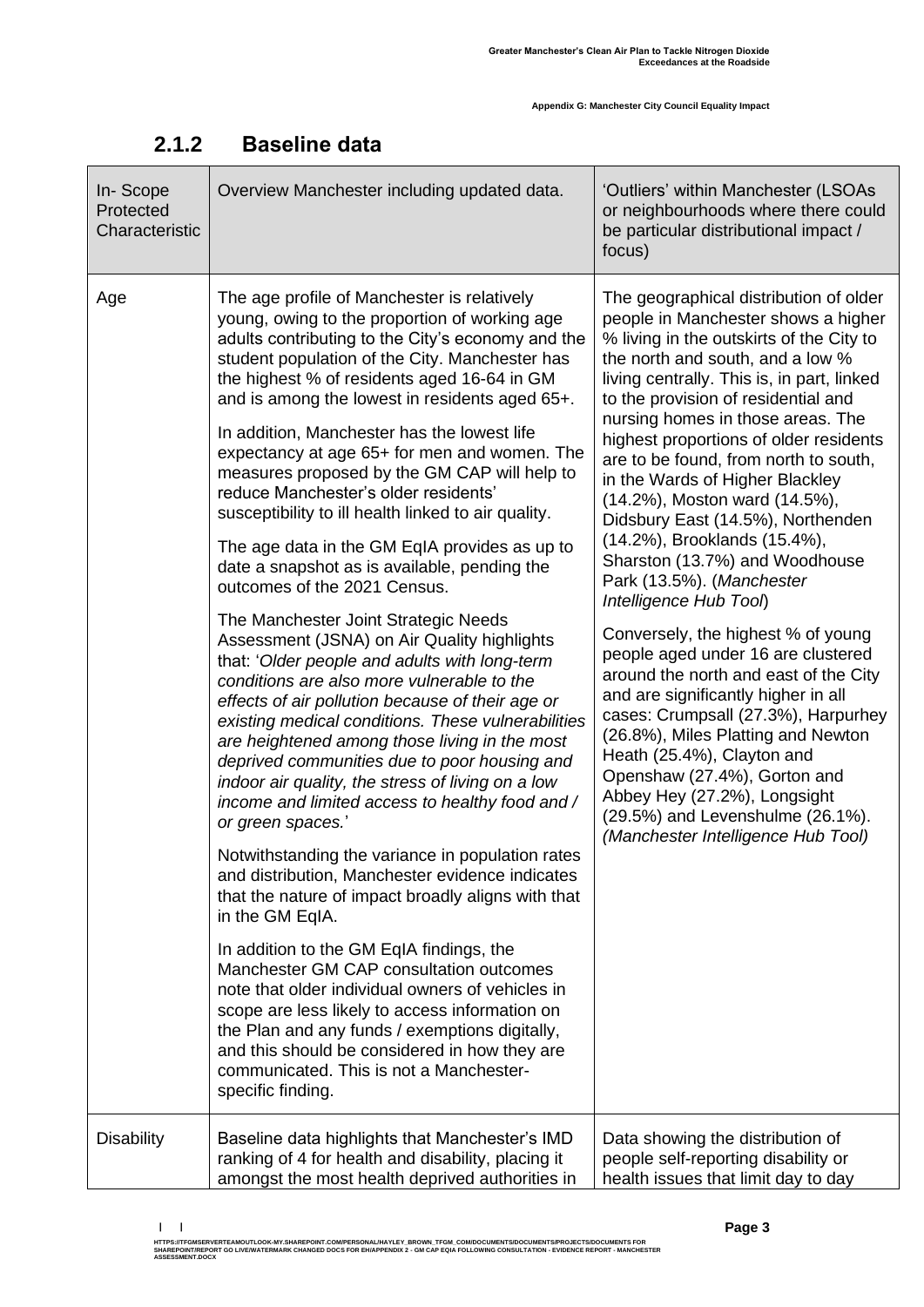| In-Scope<br>Protected<br>Characteristic | Overview Manchester including updated data.                                                                                                                                                                                                                                                                                                                                                                                                                                                                                                                                                                                                                                                                                                                                                                                                                                                                                                                                                                                                                                                                                                                                                                                                                                                                                                                                                                                                                                                                                                                                                                                                                                                                                                                                                                                                                                              | 'Outliers' within Manchester (LSOAs<br>or neighbourhoods where there could<br>be particular distributional impact /<br>focus)                                                                                                                                                                                                                                                                                                                                                                                                                                                                                                                                                                                                                                                                                                                                                                         |  |  |
|-----------------------------------------|------------------------------------------------------------------------------------------------------------------------------------------------------------------------------------------------------------------------------------------------------------------------------------------------------------------------------------------------------------------------------------------------------------------------------------------------------------------------------------------------------------------------------------------------------------------------------------------------------------------------------------------------------------------------------------------------------------------------------------------------------------------------------------------------------------------------------------------------------------------------------------------------------------------------------------------------------------------------------------------------------------------------------------------------------------------------------------------------------------------------------------------------------------------------------------------------------------------------------------------------------------------------------------------------------------------------------------------------------------------------------------------------------------------------------------------------------------------------------------------------------------------------------------------------------------------------------------------------------------------------------------------------------------------------------------------------------------------------------------------------------------------------------------------------------------------------------------------------------------------------------------------|-------------------------------------------------------------------------------------------------------------------------------------------------------------------------------------------------------------------------------------------------------------------------------------------------------------------------------------------------------------------------------------------------------------------------------------------------------------------------------------------------------------------------------------------------------------------------------------------------------------------------------------------------------------------------------------------------------------------------------------------------------------------------------------------------------------------------------------------------------------------------------------------------------|--|--|
|                                         | the country. However, self-reported data on the<br>% of residents whose day to day activities are<br>limited a little (8.3%) or a lot (9.4%) is roughly<br>average for GM.<br>Regarding taxi use, whilst there is not firm data<br>at Manchester level on % impact, it is<br>acknowledged that many disabled people<br>nationally rely on taxis for transportation. For<br>example, Access to Work support includes taxi<br>provision due to other forms of transport (trains,<br>metro) being inaccessible for some users. The<br>Manchester GM CAP consultation highlights that<br>respondents whose day to day activities are<br>limited a lot are very concerned about the extent<br>to which costs of replacing / retrofitting vehicles<br>within scope of the GM CAP will be passed onto<br>the customer. The Clean Taxi Fund aims to<br>mitigate this risk and this is outlined in the GM<br>EqIA.<br>The individual affordability considerations in the<br>GM EqIA are likely to be particularly relevant to<br>disabled people: the New Policy Institute on<br>Disability and Poverty reports that disabled<br>people have higher poverty rates than the rest of<br>the population and that almost half of people in<br>poverty in the UK are in a household with a<br>disabled person or are disabled themselves; in<br>Manchester, Census 2011 data suggested that<br>only 5% of the working age population identified<br>as long-term sick or disabled. (Manchester<br>Disability JSNA)<br>Whilst the impacts highlighted in the GM EqIA<br>will affect a greater number (but not necessarily<br>proportion) of disabled residents in Manchester<br>compared to other local authority areas (due to<br>the City's comparatively larger population), the<br>nature of impacts for Manchester's disabled<br>population is largely in line with the findings of<br>the GM EqIA. | activities a lot is very dated and<br>subject to significant change once the<br>Census 2021 analyses are released.<br>However, the available data indicate<br>that the highest proportions are<br>around wards in the north of the City:<br>Higher Blackley (32.1%), Gorton<br>North (31.4%), Miles Platting and<br>Newton Heath (31%), Higher Blackley<br>(30.9%) and Harpurhey (30.4%).<br>Analysing distribution against the<br>2019 IMD data though, and cross<br>referencing this with the Health<br>Deprivation and Disability score<br>shows a more geographically<br>distributed picture: population density<br>in this data set is highest in the Wards<br>of Harpurhey, Miles Platting and<br>Newton Heath, Ancoats & Beswick,<br>Clayton & Openshaw in the north and<br>east of the city, along with Baguley,<br>Sharston and Woodhouse Parkin the<br>south. (Manchester Intelligence Hub) |  |  |
| Pregnancy<br>and Maternity              | Limited data is available for rates of pregnancy<br>and maternity locally, but the baseline data used<br>in the GM EqIA provides a suitable evidence-<br>based to show likely instances.                                                                                                                                                                                                                                                                                                                                                                                                                                                                                                                                                                                                                                                                                                                                                                                                                                                                                                                                                                                                                                                                                                                                                                                                                                                                                                                                                                                                                                                                                                                                                                                                                                                                                                 | As noted at A1.9 of the GM EqIA,<br>data on pregnancy and maternity is<br>imprecise and not wholly reliable.<br>'Live births' is used as an indicative<br>measure, but does not fully address                                                                                                                                                                                                                                                                                                                                                                                                                                                                                                                                                                                                                                                                                                         |  |  |

**<sup>| |</sup>**  HTTPS://TFGMSERVERTEAMOUTLOOK-MY.SHAREPOINT.COM/PERSONAL/HAYLEY\_BROWN\_TFGM\_COM/DOCUMENTS/DOCUMENTS/PROJECTS/DOCUMENTS FOR<br>SHAREPOINT/REPORT GO LIVE/WATERMARK CHANGED DOCS FOR EH/APPENDIX 2 - GM CAP EQIA FOLLOWING CONSULTAT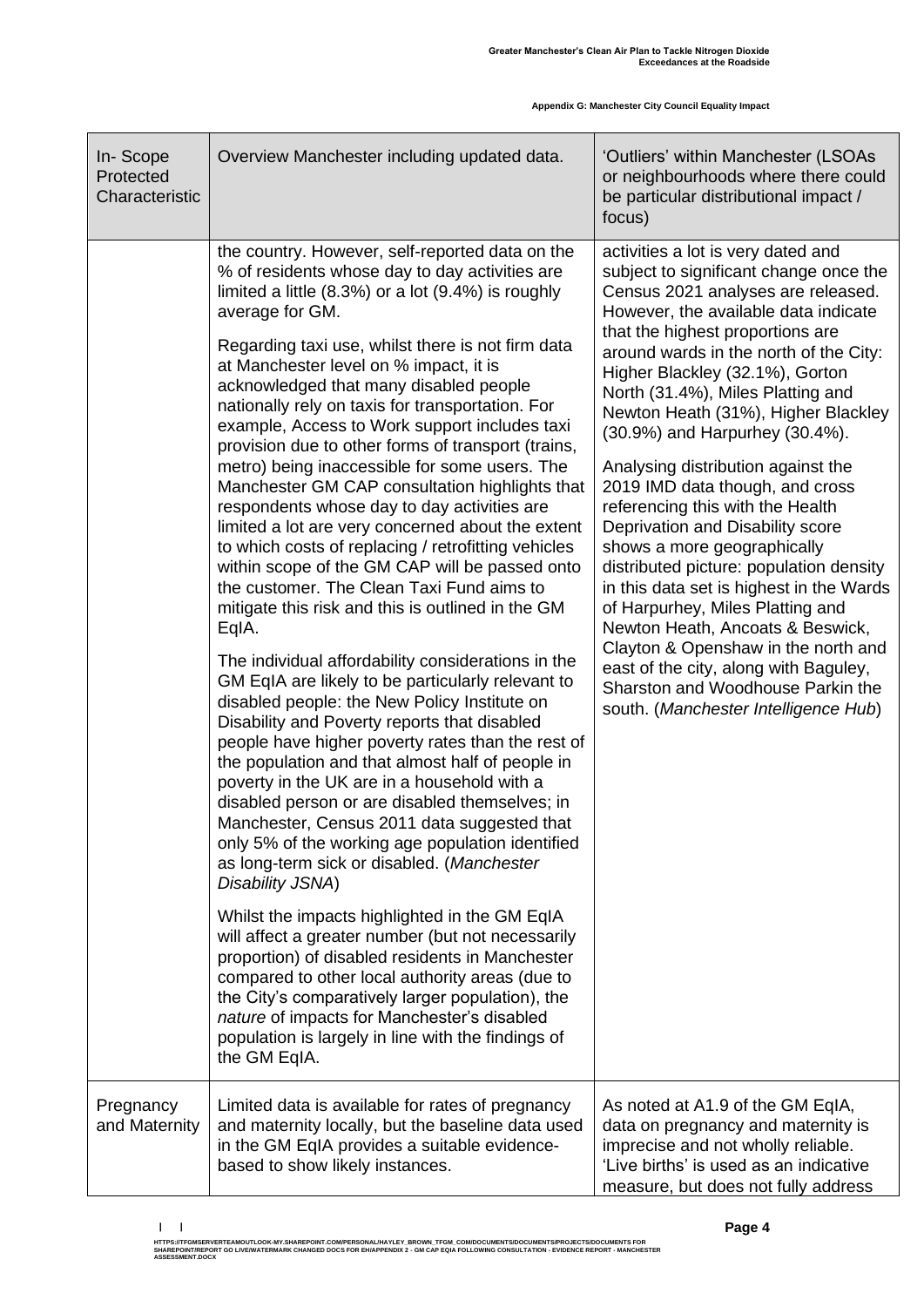| In-Scope<br>Protected<br>Characteristic | Overview Manchester including updated data.                                                                                                                                                                                                                                                                                                                                                                                                                                                                                                                                                                                                                                                   | 'Outliers' within Manchester (LSOAs<br>or neighbourhoods where there could<br>be particular distributional impact /<br>focus)                                                                                                                                                                                                                                                                                        |
|-----------------------------------------|-----------------------------------------------------------------------------------------------------------------------------------------------------------------------------------------------------------------------------------------------------------------------------------------------------------------------------------------------------------------------------------------------------------------------------------------------------------------------------------------------------------------------------------------------------------------------------------------------------------------------------------------------------------------------------------------------|----------------------------------------------------------------------------------------------------------------------------------------------------------------------------------------------------------------------------------------------------------------------------------------------------------------------------------------------------------------------------------------------------------------------|
|                                         | Considering the nature of impact rather than the<br>scale of it though, the Manchester JSNA on air<br>quality notes that: 'Gestation, infancy and early<br>childhood are particularly vulnerable times<br>because the young body is growing and<br>developing rapidly. The heart, brain, hormone<br>systems and immunity can all be harmed by air<br>pollution. Research is also beginning to point<br>towards effects on growth, intelligence, and<br>development of the brain and coordination.<br>Harm to babies and children will have an impact<br>that lasts far into the future. For the same<br>reason, any air quality improvements we make<br>now will have long-lasting benefits.' | the number or nature of potential<br>impacts. Whilst ONS data highlights<br>the numbers of live births in<br>Manchester (as referenced in the GM<br>EqIA), data has not been available for<br>this assessment to demonstrate the<br>distribution of these across the City,<br>nor those pregnancies that did not<br>result in a live birth.                                                                          |
|                                         | The measures set out in the GM CAP to reduce<br>emissions and improve air quality are therefore<br>likely to have a positive impact on this<br>characteristic. As with the GM EqIA, there is no<br>data at the local level to demonstrate adverse<br>impacts relating to accessibility or affordability<br>on the grounds of pregnancy or maternity.                                                                                                                                                                                                                                                                                                                                          |                                                                                                                                                                                                                                                                                                                                                                                                                      |
| Race                                    | Manchester is the most ethnically diverse local<br>authority area in GM. As demonstrated by the<br>Census 2011 data used for the GM EqIA, the<br>City has the lowest proportion of White residents<br>(66.5% in 2011, which is likely to be lower in the<br>results of the 2021 Census) in GM. Conversely,<br>Manchester has the highest proportion of mixed<br>/ multiple ethnic groups (4.6%), Asian / Asian<br>British: Chinese (2.7%), Asian / Asian British /<br>Other Asian (2.3%), Black / African / Caribbean /<br>Black British (8.6%) and Other Ethnic (3.1%)<br>residents in GM; again, these proportions are<br>subject to variance in the Census 2021 results)                   | Data from the 2011 Census shows<br>that Manchester's mixed / multiple<br>ethnic groups are most represented<br>centrally, namely in the Wards Hulme,<br>Ardwick, Moss Side, Whalley Range,<br>Chorlton Park, Longsight and<br>Levenshulme.<br>Asian / Asian British: Chinese<br>residents are most represented in<br>central and northern Wards i.e.<br>Hulme, Ardwick, Deansgate,<br>Piccadilly, Ancoats & Beswick, |
|                                         | which will be known later in 2021.<br>In addition, Census 2011 data shows that over<br>half (58.6%) of the City's over 65 population<br>identifies with a non-White ethnicity (subject to<br>change in 2021 outcomes). The notes on older<br>age above will therefore be particularly relevant<br>to older non-White residents. For example,<br>compared with white British individuals over 60<br>years of age, Bangladeshis are more than 60%<br>more likely to have a long-term health condition                                                                                                                                                                                           | Cheetham and Harpurhey.<br>Asian / Asian British / Other Asian<br>residents are distributed mainly in<br>central and northern Wards:<br>Longsight, Rusholme, Moss Side,<br>Hulme, Ardwick, Cheetham and<br>Crumpsall.<br>Black / African / Caribbean / Black<br>British residents are mainly situated in<br>central, northern and eastern Wards:                                                                     |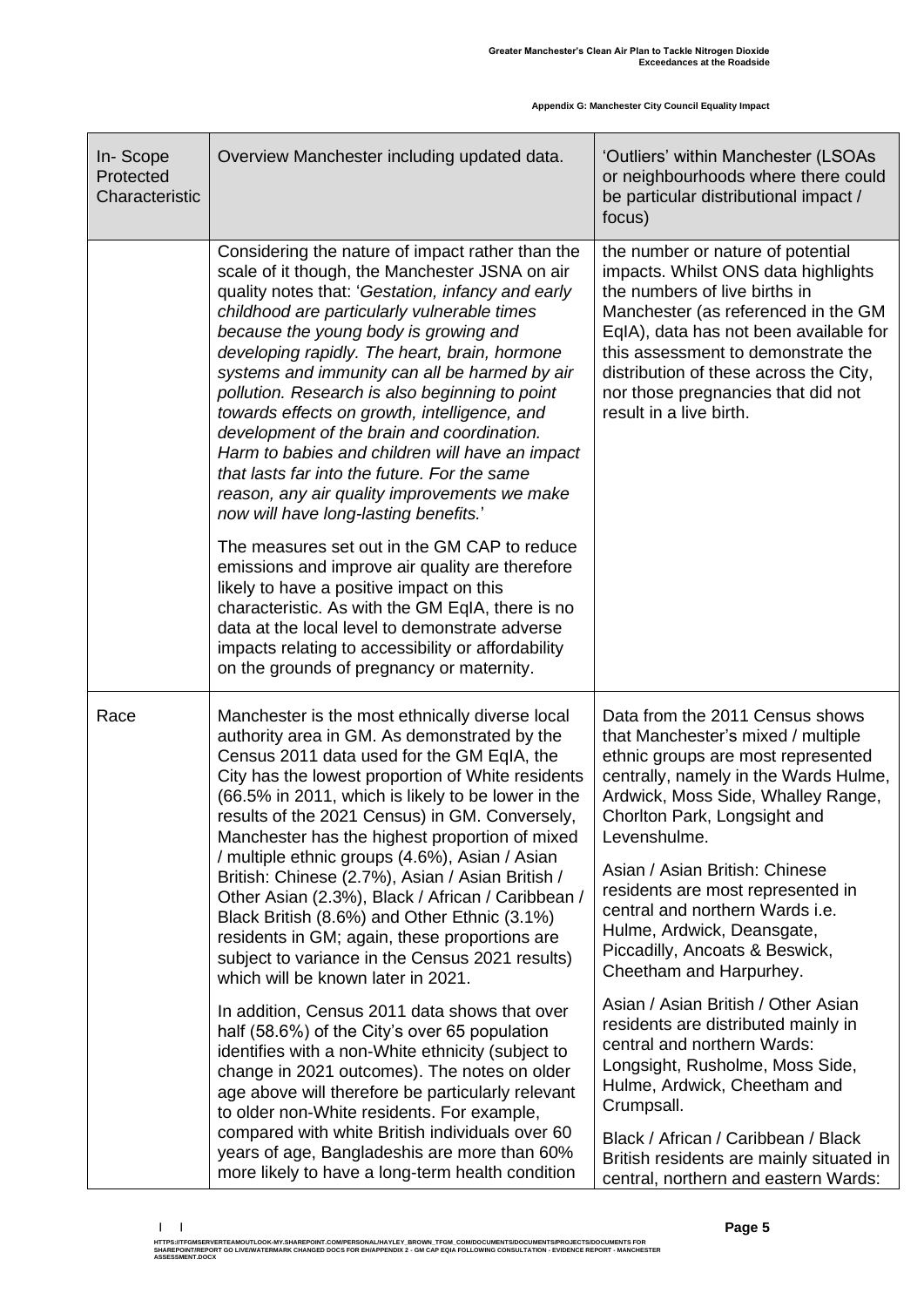| In-Scope<br>Protected<br>Characteristic | Overview Manchester including updated data.                                                                                                                                                                                                                                                                                                                                                                                                                                                                                                                                                                                                                                                                                                                                                                                                                                                                                                                                                                                                                                                                                                                                                                                                                                                                                                                                                                                                                                                                                                                                                                 | 'Outliers' within Manchester (LSOAs<br>or neighbourhoods where there could<br>be particular distributional impact /<br>focus)                                                                                                                                                                                                                                                                                                                                                                                                                                       |
|-----------------------------------------|-------------------------------------------------------------------------------------------------------------------------------------------------------------------------------------------------------------------------------------------------------------------------------------------------------------------------------------------------------------------------------------------------------------------------------------------------------------------------------------------------------------------------------------------------------------------------------------------------------------------------------------------------------------------------------------------------------------------------------------------------------------------------------------------------------------------------------------------------------------------------------------------------------------------------------------------------------------------------------------------------------------------------------------------------------------------------------------------------------------------------------------------------------------------------------------------------------------------------------------------------------------------------------------------------------------------------------------------------------------------------------------------------------------------------------------------------------------------------------------------------------------------------------------------------------------------------------------------------------------|---------------------------------------------------------------------------------------------------------------------------------------------------------------------------------------------------------------------------------------------------------------------------------------------------------------------------------------------------------------------------------------------------------------------------------------------------------------------------------------------------------------------------------------------------------------------|
|                                         | including respiratory conditions. (Institute for<br>Fiscal Studies, 2020)<br>Public Health England (2020) noted that<br>nationally, Black, Asian and Minority Ethnic<br>people are more likely to live in urban areas, in<br>overcrowded households and in deprived areas,<br>making them more likely to encounter (and be<br>more susceptible to) air pollutants. It is important<br>to note that this is not a uniform profile across all<br>ethnicities: the varied profiles of different ethnic<br>groups mean some are more likely to be<br>economically vulnerable and therefore at greater<br>air quality risk. The proposed GM CAP<br>measures seek to reduce these health impacts<br>that disproportionately affect some minority<br>ethnic groups.<br>In common with the GM EqIA findings, in<br>Manchester Black, Asian and Minority Ethnic<br>men are approximately three times as likely as<br>their White counterparts to work in the taxi trade.<br>Precise % data for Manchester was not<br>available at the time of this assessment, owing<br>to changes in employment status of some<br>individuals as a result of the coronavirus<br>pandemic and economic downturn (research<br>indicates that 32% of Black, Asian and Minority<br>communities report loss of income as a result of<br>the pandemic compared to 24% of White<br>respondents) (Runnymede Trust, 2020). The<br>pattern of employment in this sector though, is a<br>national one and is reflected in Manchester and<br>the impacts identified for this group in the GM<br>EqIA are relevant to a particularly high number | Hulme, Ardwick, Moss Side,<br>Longsight, Gorton & Abbey Hey,<br>Clayton & Openshaw and Harpurhey.<br>'Other Ethnic' groups are similarly<br>centrally or northern located: Whalley<br>Range, Moss Side, Rusholme,<br>Hulme, Ardwick, Crumpsall and<br>Cheetham.<br>Whilst the percentage representation<br>in these areas is subject to change as<br>a result of the 2021 Census, these<br>are well established and increasingly<br>diverse communities in the City and<br>their geographic representation is<br>likely to remain consistent with the<br>2011 data. |
|                                         | of Manchester residents.<br>People from some Black, Asian and Minority<br>Ethnic groups may have an increased risk of<br>respiratory diseases (and therefore an increased<br>susceptibility to poor air quality) due to a higher<br>prevalence of smoking. For example, evidence<br>suggests that smoking prevalence is significantly<br>higher in Bangladeshi men compared with the<br>general population. This may be linked to<br>consistently reported high prevalence of pan (or<br>pan and betel) use and shisha smoking. There is<br>also evidence of high rates of smoking among                                                                                                                                                                                                                                                                                                                                                                                                                                                                                                                                                                                                                                                                                                                                                                                                                                                                                                                                                                                                                    |                                                                                                                                                                                                                                                                                                                                                                                                                                                                                                                                                                     |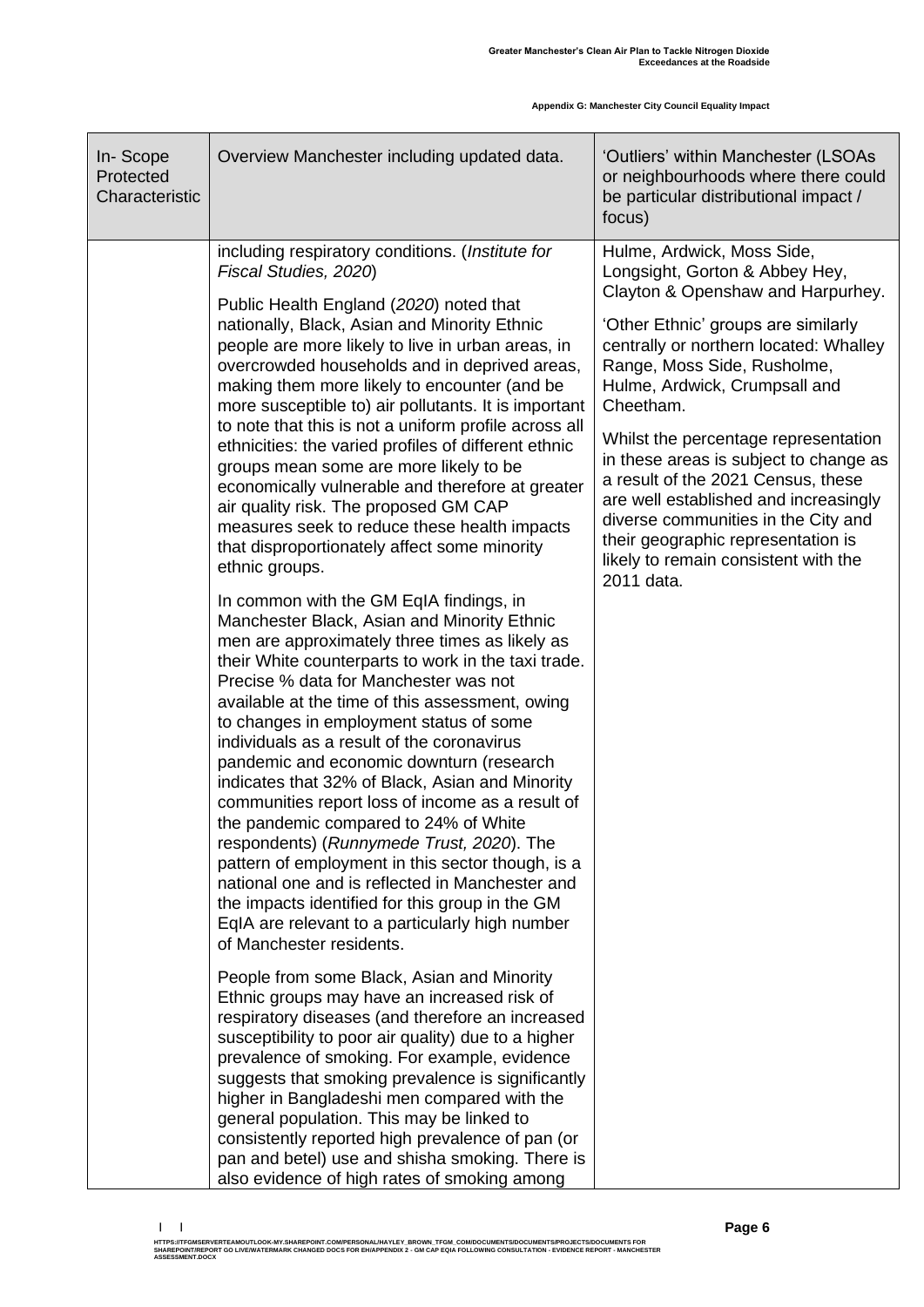| In-Scope<br>Protected<br>Characteristic | Overview Manchester including updated data.                                                                                                                                                                                                                                                                                                                                                                                                                                                                                                                                                                                                                                                                                                                                                                                                                                                                                                                                                                                                                                                                                                                                                                                                                                                                                                                                                                                                                                                                                             | 'Outliers' within Manchester (LSOAs<br>or neighbourhoods where there could<br>be particular distributional impact /<br>focus)                                                                                                                                                                                                                                                                                                                                                                                                                                                                                                                                                                                                                                                                                                                                                                           |
|-----------------------------------------|-----------------------------------------------------------------------------------------------------------------------------------------------------------------------------------------------------------------------------------------------------------------------------------------------------------------------------------------------------------------------------------------------------------------------------------------------------------------------------------------------------------------------------------------------------------------------------------------------------------------------------------------------------------------------------------------------------------------------------------------------------------------------------------------------------------------------------------------------------------------------------------------------------------------------------------------------------------------------------------------------------------------------------------------------------------------------------------------------------------------------------------------------------------------------------------------------------------------------------------------------------------------------------------------------------------------------------------------------------------------------------------------------------------------------------------------------------------------------------------------------------------------------------------------|---------------------------------------------------------------------------------------------------------------------------------------------------------------------------------------------------------------------------------------------------------------------------------------------------------------------------------------------------------------------------------------------------------------------------------------------------------------------------------------------------------------------------------------------------------------------------------------------------------------------------------------------------------------------------------------------------------------------------------------------------------------------------------------------------------------------------------------------------------------------------------------------------------|
|                                         | the East European community and other<br>minority ethnic groups. (Manchester JSNA,<br>Adults and Older People, Long Term Conditions<br>- Respiratory Conditions)                                                                                                                                                                                                                                                                                                                                                                                                                                                                                                                                                                                                                                                                                                                                                                                                                                                                                                                                                                                                                                                                                                                                                                                                                                                                                                                                                                        |                                                                                                                                                                                                                                                                                                                                                                                                                                                                                                                                                                                                                                                                                                                                                                                                                                                                                                         |
| Religion                                | Census 2011 data indicated that the religious<br>profile of the City was 48.7% Christian, 24.7%<br>no religion and 15.8% Muslim, with other<br>religions at or under 1%. With the rate of<br>population change in the period since, these<br>statistics are likely to have changed and will be<br>revised based on the outcomes of the 2021<br>Census. However, it remains statistically highly<br>likely that Manchester has a much higher<br>proportion of Muslim residents than most other<br>religious groups.<br>Manchester City Council recognises that the GM<br>EqIA consultation shows a strong correlation<br>between ethnicity and religion, and further notes<br>the GM EqIA assessment that: 1) some ethnic<br>groups are overrepresented in relevant types of<br>employment (i.e. taxi hire); 2) some people from<br>Black, Asian and Minority Ethnic backgrounds<br>are more reliant on public transport and; 3)<br>some ethnic groups are at increased risk of poor<br>air quality exposure.<br>However, it cannot be assumed that an<br>individual's ethnicity determines their faith to any<br>absolute degree, so whilst there is a correlation<br>between race and faith within the consultation<br>results, this should be assessed with some<br>caution and not be taken as a rule.<br>Objectively assessing the health and<br>affordability impacts strictly on the basis of an<br>individual's faith (and separating it from their<br>ethnicity), this assessment does not find any<br>disproportionate impact. | The high proportion distribution of the<br>main religion or belief / no religion or<br>belief Census 2011 results in<br>Manchester is as follows:<br>Christian (48.7% overall, mainly north<br>and south Manchester distribution):<br>Moston (69.03%); Charlestown<br>(68.07%); Higher Blackley (67.07%);<br>Miles Platting and Newton Heath<br>(65.81%); Woodhouse Park<br>(65.06%); Baguley (64.14%); Clayton<br>and Openshaw (62.84%)<br>No religion (24.7% overall, mainly<br>central): Piccadilly (45.47%);<br>Deansgate (41.58%); Chorlton<br>(38.74%); Didsbury West (37.58%);<br>Withington (37.47%); Hulme<br>(36.77%); Ancoats and Beswick<br>$(34.34\%);$<br>Muslim (15.8% overall, mainly north<br>and central distribution): Cheetham<br>(45.07%); Longsight (43.55%);<br>Crumpsall (40.54%); Moss Side<br>(35.98%); Rusholme (34.34%);<br>Levenshulme (34.27%); Whalley<br>Range (31.35%) |
| Sex                                     | The City's population is very evenly balanced in<br>terms of sex (50.7% male, 49.3% female<br>according to 2019 data <sup>2</sup> .                                                                                                                                                                                                                                                                                                                                                                                                                                                                                                                                                                                                                                                                                                                                                                                                                                                                                                                                                                                                                                                                                                                                                                                                                                                                                                                                                                                                     | Although the City's population is<br>balanced in terms of sex, population<br>distribution by sex is not even across<br>the City (but variances are within a                                                                                                                                                                                                                                                                                                                                                                                                                                                                                                                                                                                                                                                                                                                                             |

**<sup>2</sup> Manchester intelligence Hub, 2019**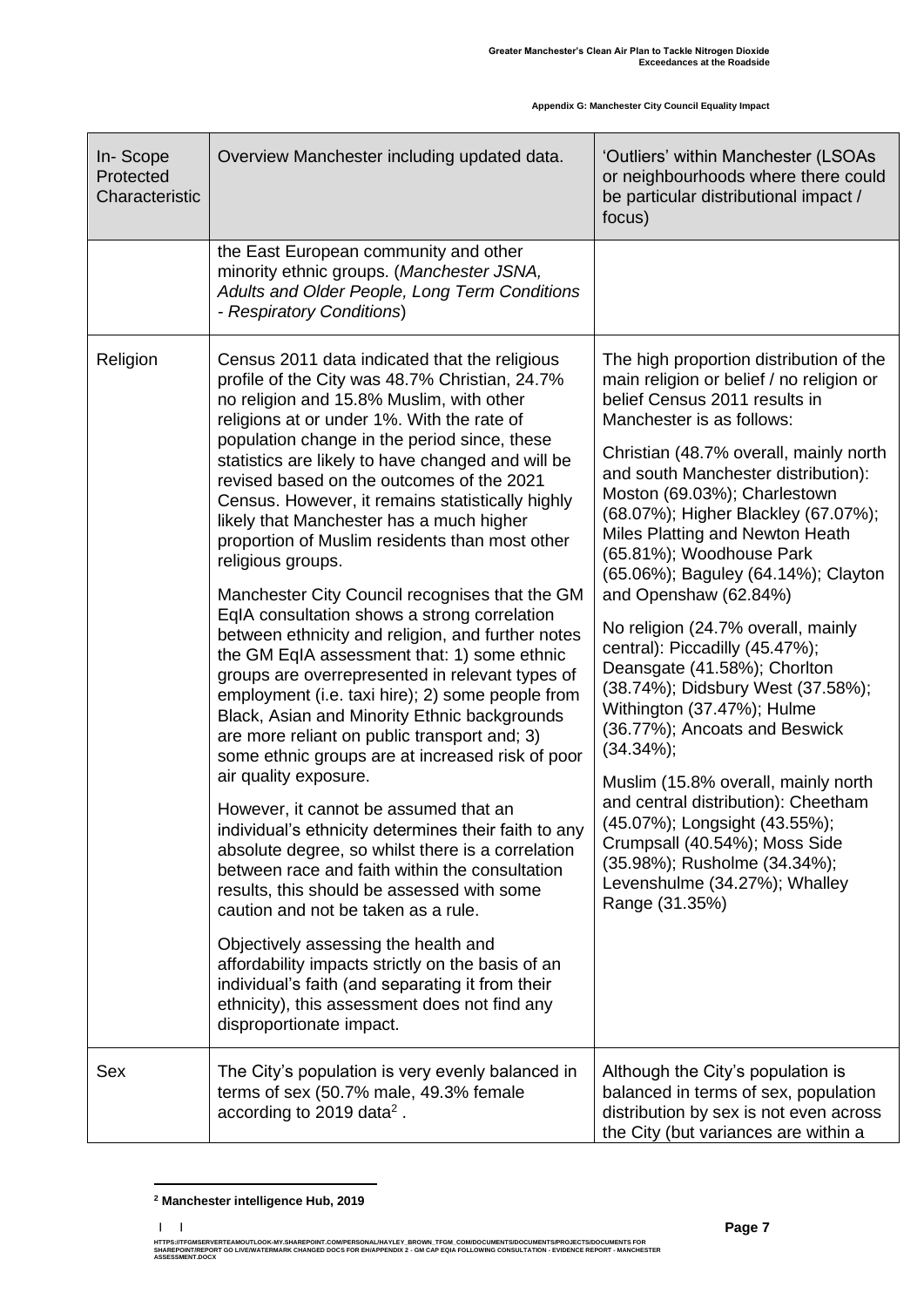| In-Scope<br>Protected<br>Characteristic | Overview Manchester including updated data.                                                                                                                                                                                                                                                                                                                                                                                                                                                                                                                                                                                                                                                                                                                                                                                                                                                                                                                                                                                                                                                                                                                        | 'Outliers' within Manchester (LSOAs<br>or neighbourhoods where there could<br>be particular distributional impact /<br>focus)                                                                                                                                                                                                                                                                                                                                                                                                                                                                                                                                                   |
|-----------------------------------------|--------------------------------------------------------------------------------------------------------------------------------------------------------------------------------------------------------------------------------------------------------------------------------------------------------------------------------------------------------------------------------------------------------------------------------------------------------------------------------------------------------------------------------------------------------------------------------------------------------------------------------------------------------------------------------------------------------------------------------------------------------------------------------------------------------------------------------------------------------------------------------------------------------------------------------------------------------------------------------------------------------------------------------------------------------------------------------------------------------------------------------------------------------------------|---------------------------------------------------------------------------------------------------------------------------------------------------------------------------------------------------------------------------------------------------------------------------------------------------------------------------------------------------------------------------------------------------------------------------------------------------------------------------------------------------------------------------------------------------------------------------------------------------------------------------------------------------------------------------------|
|                                         | The GM EqIA notes that female life expectancy<br>in GM is consistently better than male life<br>expectancy across age groups which is<br>consistent with the Manchester data, although<br>there is no substantial variance geographically.<br>The available data on respiratory and other<br>health conditions affecting Manchester residents<br>(and therefore their potential risk from poor air<br>quality) does not provide a breakdown by sex,<br>making relative comparisons between sexes<br>difficult. The wider determinants of risk arising<br>from poor air quality outlined above however<br>(i.e. prevalence in some professions, pregnancy<br>and maternity) do show some sex-specific<br>variations.<br>The impacts related to pregnancy and maternity<br>outlined above clearly have a disproportionate<br>impact on women.<br>As noted, the impacts related to Black, Asian<br>and Minority Ethnic groups highlights a<br>disproportionate impact on men (male taxi<br>drivers).<br>These finding are consistent with those of the<br>GM EqIA and the associated mitigations within it<br>are equally applicable to the Manchester<br>population. | few % points of each other at their<br>most polarised).<br>2019 data shows that the areas of<br>highest density male population are in<br>the centre and surround area of the<br>City: Cheetham (53.5% male),<br>Piccadilly (56.2%), Deansgate (55%),<br>Ancoats & Beswick (55.2%), Hulme<br>(53.1%), Rusholme (52.3%) and<br>Withington (52.1%).<br>Conversely, the areas of greatest<br>density for female population are to<br>the points furthest north, east and<br>south of the City: Higher Blackley<br>(52.3% female), Clayton & Openshaw<br>(51.4%), Chorlton Park (51.6%),<br>Burnage (51.9%), Brooklands<br>(51.4%), Sharston (51.6%) and<br>Woodhouse Park (52.5%). |
| Transgender                             | Trans status was not included in the 2011<br>Census and there is a lack of robust data locally<br>and nationally. However, the Manchester Trans<br>Research Report, commissioned by Manchester<br>City Council and undertaken by the LGBT<br>Foundation in 2016, highlighted that<br>Manchester's estimated trans population was<br>(for the purposes of the report) based on an<br>ONS mid-2014 population estimates for<br>Manchester and research from GIRES (2011),<br>indicating that 1% of the population does not<br>identify with the gender they were assigned at<br>birth. The outcome is that there are an estimated<br>5,000 trans people living in Manchester. It is<br>anecdotally acknowledged that in the ensuing 5<br>years, with continuing population growth, this<br>number is likely to have increased.                                                                                                                                                                                                                                                                                                                                       | As noted, there is a lack of robust<br>evidence about trans people in<br>Manchester including data about their<br>distribution across the City. Data from<br>the Manchester Trans Research<br>Project noted that of those<br>participating in the research, more<br>than half (46%) were unemployed<br>(although this did include members of<br>the City's student population and the<br>sample size is too limited to be<br>statistically robust). The report goes<br>on to assess that trans people are<br>more likely to be unemployed or<br>underemployed.<br>Whilst it cannot be materially<br>measured then, it suggests that trans                                       |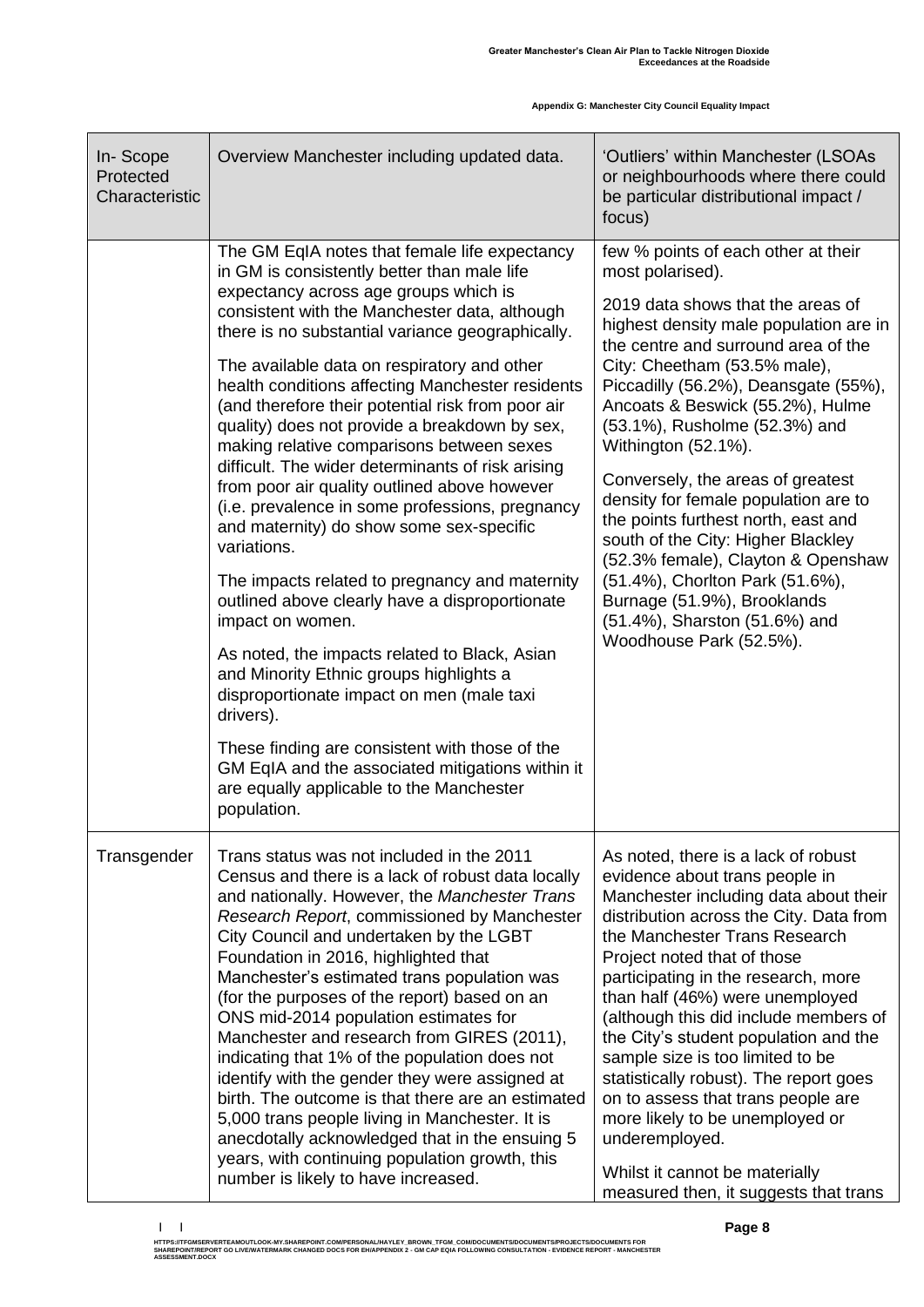| In-Scope<br>Protected<br>Characteristic | Overview Manchester including updated data.                                                                                                                                                                                                                                                                                                                                                                                                                                                 | 'Outliers' within Manchester (LSOAs<br>or neighbourhoods where there could<br>be particular distributional impact /<br>focus)                                                                                                                                                                                                  |
|-----------------------------------------|---------------------------------------------------------------------------------------------------------------------------------------------------------------------------------------------------------------------------------------------------------------------------------------------------------------------------------------------------------------------------------------------------------------------------------------------------------------------------------------------|--------------------------------------------------------------------------------------------------------------------------------------------------------------------------------------------------------------------------------------------------------------------------------------------------------------------------------|
|                                         | In addition, Manchester is recognised as an<br>'LGBT Hub' and the facilities and services<br>available to trans people in the City are<br>accessed not only by Manchester's trans<br>residents but also by trans people across the<br>region and further beyond. There is likely to be a<br>comparatively high number of trans people<br>visiting, working in and receiving services in<br>Manchester then, compared to other GM LA<br>areas.                                               | people may be overrepresented in the<br>same Wards showing high levels of<br>deprivation as outlined above for<br>disability and race. If this were to be<br>the case, then the same points about<br>increased exposure to poor quality air<br>and heightened risk of associated<br>health issues would be applicable<br>here. |
|                                         | Manchester acknowledges the concerns raised<br>by GM colleagues about trans people's reliance<br>on taxis for personal safety reasons. There is no<br>material data to demonstrate the extent of this<br>reliance, but given the profile above, any impact<br>on that basis is likely to affect a grater number of<br>trans people in Manchester, either as residents<br>or visitors, than elsewhere in GM. The nature of<br>the impact though, would be more uniform<br>across the region. |                                                                                                                                                                                                                                                                                                                                |

In addition to the characteristics that have been scoped-in to the GM wider CAP EqIA, Manchester assess poverty and deprivation within its Equality Policy and has scoped it into this local assessment.

| Protected<br>Characteristic                    | Overview for the local authority; including<br>updated data and / or significant variation or<br>similarity compared to the GM picture.                                                                                                                                                                                                                                                                                                                                                                                                              | 'Outliers' within the Local Authority<br>(LSOAs or communities with a<br>particularly high proportion of a protected<br>characteristic to highlight any<br>distributional impacts)                                                                                                                                                                                        |
|------------------------------------------------|------------------------------------------------------------------------------------------------------------------------------------------------------------------------------------------------------------------------------------------------------------------------------------------------------------------------------------------------------------------------------------------------------------------------------------------------------------------------------------------------------------------------------------------------------|---------------------------------------------------------------------------------------------------------------------------------------------------------------------------------------------------------------------------------------------------------------------------------------------------------------------------------------------------------------------------|
| Poverty /<br>deprivation<br>(MCC<br>indicator) | Whilst not an additional characteristic per se,<br>it is vital that specific consideration is given to<br>residents living in poverty and deprivation. As<br>noted in the GM EqIA, Manchester is one of<br>the most deprived authority areas in the UK.<br>(IMD 2019)<br>In response to this, Manchester City Council<br>includes poverty as a monitored<br>characteristic in its EqIA framework and<br>regards deprivation as a cross-cutting theme<br>that runs throughout the GM CAP approach.<br>As Manchester's Air Quality JSNA 2018<br>notes: | Taking the IMD ranking system as an<br>indicator for poverty distribution, the<br>Wards with the highest levels of poverty<br>(denoted by a low ranking number) are<br>in the north, east and south of the City:<br>Miles Platting & Newton Heath (rank 1)<br>Harpurhey (rank 2)<br>Clayton & Openshaw (rank 3)<br>Gorton & Abbey Hey (rank 4)<br>Woodhouse Park (rank 5) |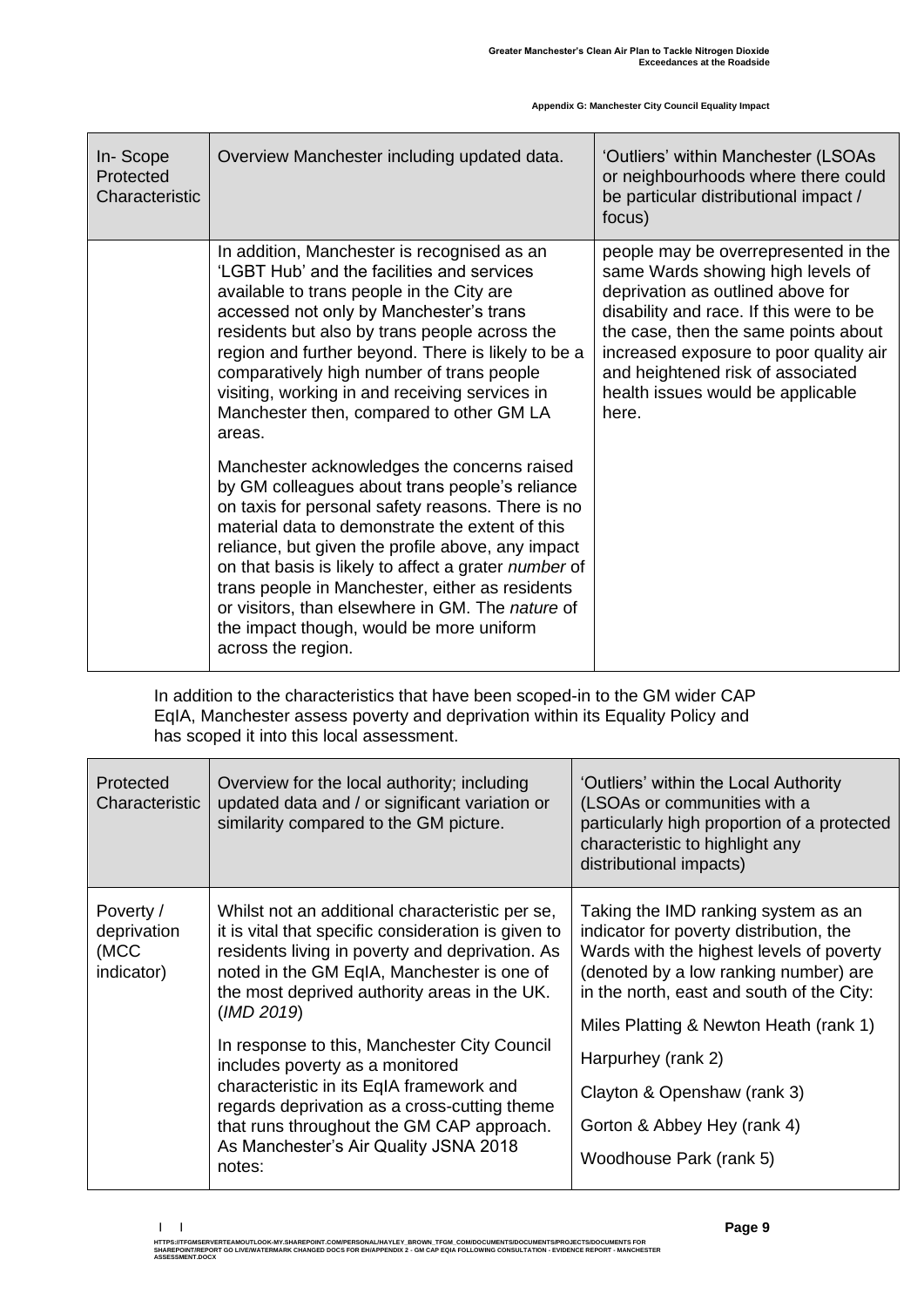| Protected<br>Characteristic | Overview for the local authority; including<br>updated data and / or significant variation or<br>similarity compared to the GM picture.                                                                                                                                                                                                                                                                                                                                                                                                                                                                                                                                                                                                                                                                                                                                                                                                                                                                                                                                                                                                                                                                               | 'Outliers' within the Local Authority<br>(LSOAs or communities with a<br>particularly high proportion of a protected<br>characteristic to highlight any<br>distributional impacts) |
|-----------------------------|-----------------------------------------------------------------------------------------------------------------------------------------------------------------------------------------------------------------------------------------------------------------------------------------------------------------------------------------------------------------------------------------------------------------------------------------------------------------------------------------------------------------------------------------------------------------------------------------------------------------------------------------------------------------------------------------------------------------------------------------------------------------------------------------------------------------------------------------------------------------------------------------------------------------------------------------------------------------------------------------------------------------------------------------------------------------------------------------------------------------------------------------------------------------------------------------------------------------------|------------------------------------------------------------------------------------------------------------------------------------------------------------------------------------|
|                             | The greatest burden of air pollution often falls<br>on the most deprived communities and the<br>most vulnerable individuals. It is often<br>(though not always) the most deprived<br>communities that live closest to the busiest<br>roads, therefore increasing their exposure to<br>air pollution. The Marmot Review highlighted<br>the role that action to tackle air pollution can<br>play in addressing health inequalities and<br>noted that individuals in deprived areas<br>experience more adverse health effects at<br>the same level of exposure compared to<br>those from less deprived areas.<br>As the assessment above shows, poverty as<br>a key factor for ill health linked to poor air<br>quality is applicable to most of the in-scope<br>groups (especially disabled and Black, Asian<br>and Minority Ethnic residents; note the<br>distributions of these groups in the table<br>above alongside the IMD rankings for those<br>Wards in this table).<br>The various mitigation in the GM CAP<br>recognise these groups as being at risk and<br>seek to reduce any adverse impacts. These<br>mitigations will be applicable to a particularly<br>large number of residents, if not necessarily a | Higher Blackley (rank 6)<br>Charlestown (rank 7)                                                                                                                                   |
|                             | greater proportion compared to other GM<br>areas.                                                                                                                                                                                                                                                                                                                                                                                                                                                                                                                                                                                                                                                                                                                                                                                                                                                                                                                                                                                                                                                                                                                                                                     |                                                                                                                                                                                    |

## <span id="page-11-0"></span>**2.2 Equality impacts review**

The following table summarises the equality impact assessment for the scoped-in characteristics for Manchester in relation to the GM assessment described in the full GM CAP EqIA.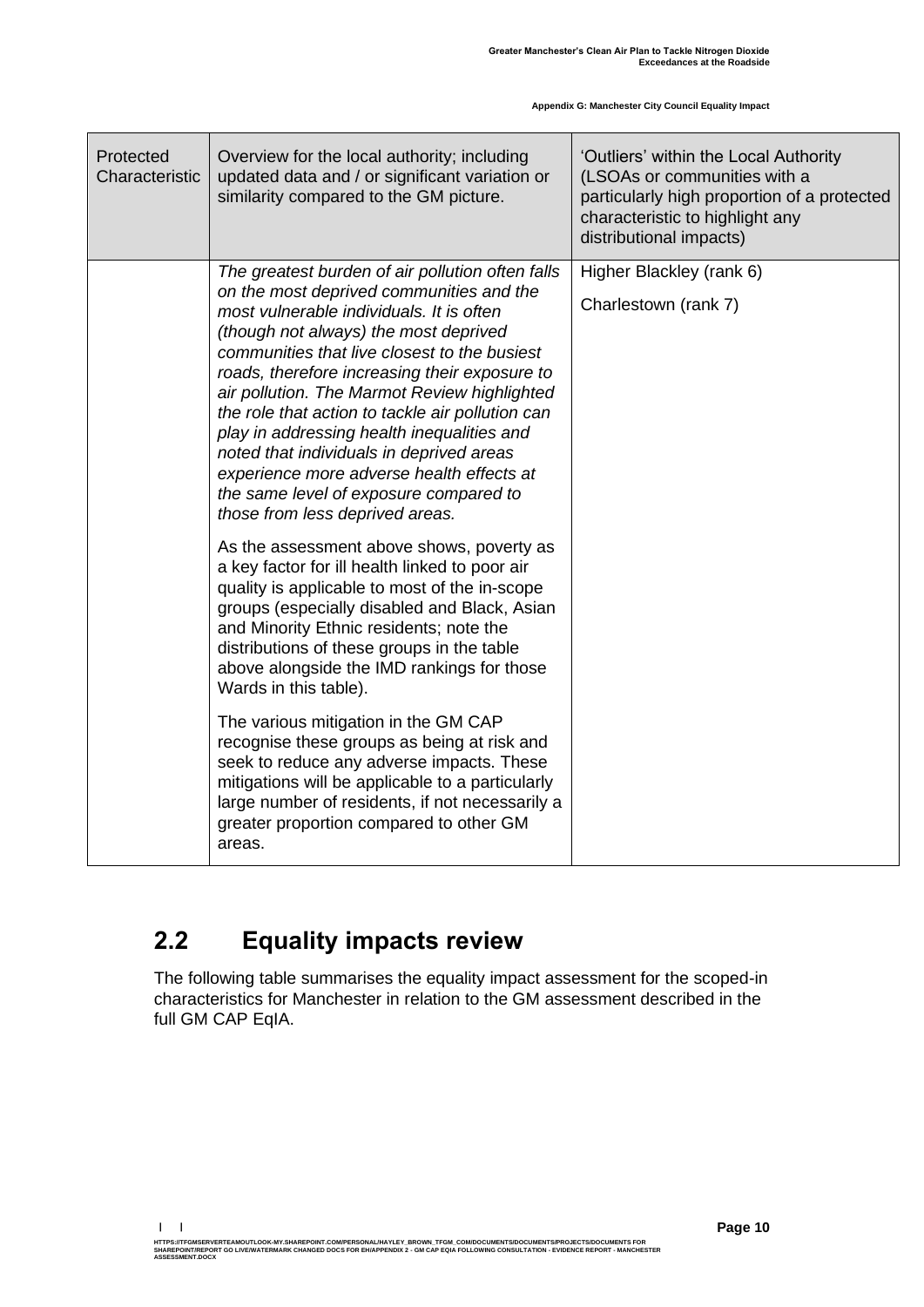| Protected<br>characteristic                      | Assessment<br>topic | Impact<br>$(+/-)$ | Magnitude of impact post mitigation<br>(extent of population exposure to impact) |             | Differential/<br>Disproportionate | Reason for difference in impact from GM assessment                                                                                                                                                                                                                                                                                                           |
|--------------------------------------------------|---------------------|-------------------|----------------------------------------------------------------------------------|-------------|-----------------------------------|--------------------------------------------------------------------------------------------------------------------------------------------------------------------------------------------------------------------------------------------------------------------------------------------------------------------------------------------------------------|
|                                                  |                     |                   | <b>GM</b>                                                                        | Manchester  |                                   |                                                                                                                                                                                                                                                                                                                                                              |
| Age                                              | Air quality         | ÷                 | <b>High</b>                                                                      | <b>High</b> | <b>Differential</b>               | N/A - in agreement with GM assessment                                                                                                                                                                                                                                                                                                                        |
|                                                  | Accessibility       | ٠                 | Low                                                                              | Low         | <b>Disproportionate</b>           | Agreement with the GM assessment that older and younger people rely<br>on public transport and that mitigations should safeguard this. Additional<br>consideration should be given to digital access (to information and<br>funding options) in recognition that digital access is sometimes limited for<br>older people and young people living in poverty. |
|                                                  | Affordability       | $\blacksquare$    | Low                                                                              | Low         | <b>Disproportionate</b>           | N/A - agreement with GM assessment                                                                                                                                                                                                                                                                                                                           |
| Disability <sup>3</sup>                          | Air quality         | $\ddot{}$         | <b>High</b>                                                                      | <b>High</b> | <b>Differential</b>               | N/A - agreement with GM assessment                                                                                                                                                                                                                                                                                                                           |
|                                                  | Accessibility       | ۰                 | Low                                                                              | Low         | <b>Disproportionate</b>           | N/A - agreement with GM assessment                                                                                                                                                                                                                                                                                                                           |
|                                                  | Affordability       | $\blacksquare$    | Low                                                                              | Low         | <b>Disproportionate</b>           | N/A - agreement with GM assessment                                                                                                                                                                                                                                                                                                                           |
| Pregnancy<br>and                                 | Air quality         | $\ddot{}$         | <b>High</b>                                                                      | <b>High</b> | <b>Differential</b>               | N/A - agreement with GM assessment                                                                                                                                                                                                                                                                                                                           |
| maternity<br>No equality impact<br>Accessibility |                     |                   |                                                                                  |             |                                   |                                                                                                                                                                                                                                                                                                                                                              |
|                                                  | Affordability       |                   | No equality impact                                                               |             |                                   |                                                                                                                                                                                                                                                                                                                                                              |
| Race <sup>4</sup>                                | Air quality         | $\ddot{}$         | <b>High</b>                                                                      | <b>High</b> | <b>Disproportionate</b>           | N/A - agreement with GM assessment                                                                                                                                                                                                                                                                                                                           |

**<sup>3</sup> Disability covers a wide range of physical and mental impairment. Where the impact would differ dependent on disability this is flagged in the narrative.**

**| |** 

**<sup>4</sup> Race covers all races identified within the ONS dataset. Where the impact would differ for different races, this is identified in the narrative.**

HTTPS://TEMBERVERTEMOUTLOOK-MY.SHAREPOINT.COM/PERSONAL/HAYLEY\_BROWN\_TFGM\_COM/DOCUMENTS/ROCUMENTS/RROJECTS/DOCUMENTS FOR SHAREPOINT/REPORT GO LIVE/MATERMARK CHANGED DOCS FOR EH/APPENDIX 2 - GM CAP EQIA FOLLOWING<br>CONSULTATIO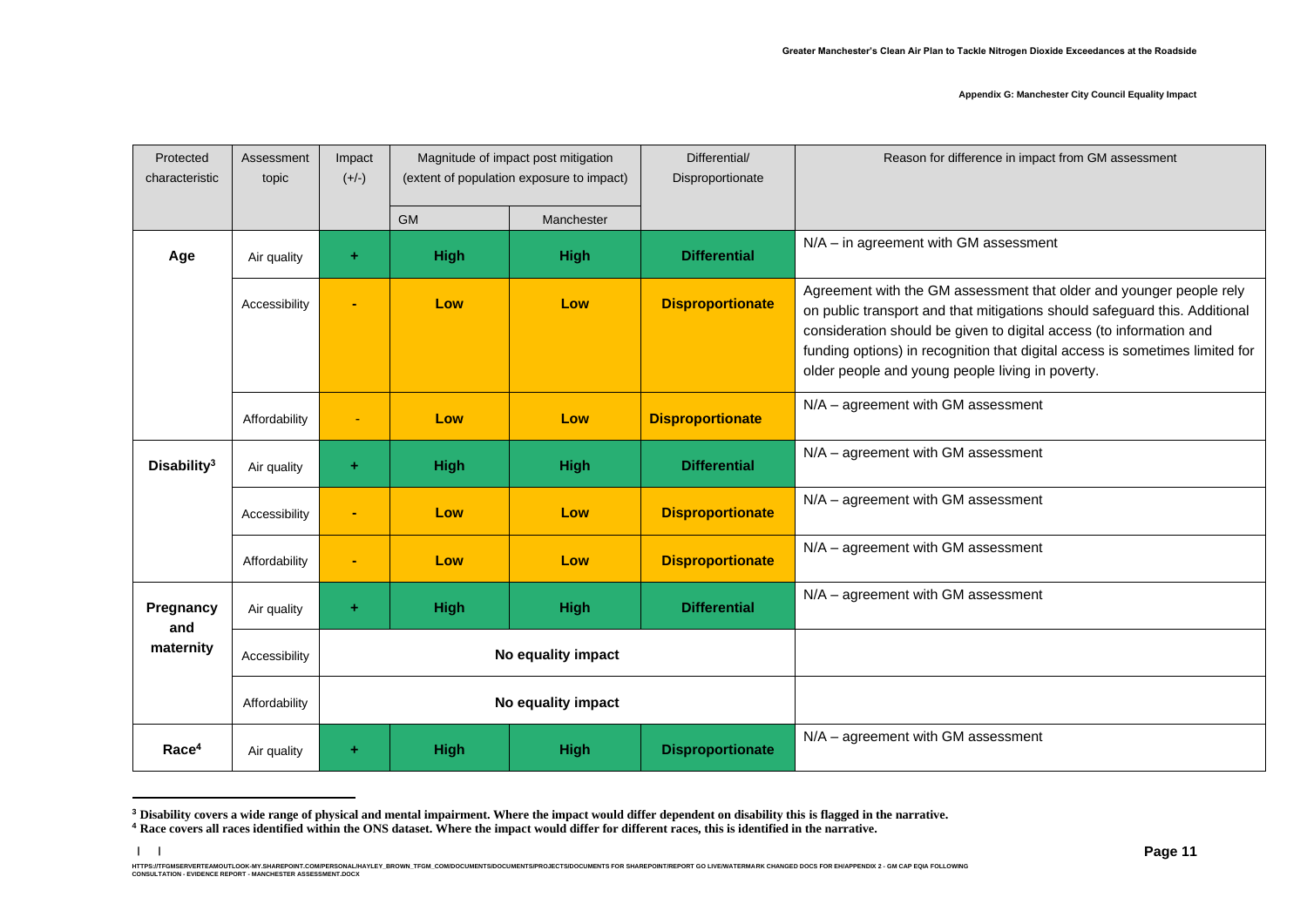| Protected<br>characteristic | Assessment<br>topic | Impact<br>$(+/-)$  | Magnitude of impact post mitigation<br>(extent of population exposure to impact) |                    | Differential/<br>Disproportionate | Reason for difference in impact from GM assessment                                                                                                                                                                                                                                                                                   |
|-----------------------------|---------------------|--------------------|----------------------------------------------------------------------------------|--------------------|-----------------------------------|--------------------------------------------------------------------------------------------------------------------------------------------------------------------------------------------------------------------------------------------------------------------------------------------------------------------------------------|
|                             |                     |                    | <b>GM</b>                                                                        | Manchester         |                                   |                                                                                                                                                                                                                                                                                                                                      |
|                             | Accessibility       | $\blacksquare$     | Low                                                                              | Low                | <b>Disproportionate</b>           | N/A - agreement with GM assessment                                                                                                                                                                                                                                                                                                   |
|                             | Affordability       | $\blacksquare$     | Low                                                                              | Low                | <b>Disproportionate</b>           | N/A - agreement with GM assessment                                                                                                                                                                                                                                                                                                   |
| Religion <sup>5</sup>       | Air quality         | No equality impact |                                                                                  |                    |                                   |                                                                                                                                                                                                                                                                                                                                      |
|                             | Accessibility       | No equality impact |                                                                                  |                    |                                   |                                                                                                                                                                                                                                                                                                                                      |
|                             | Affordability       | $\blacksquare$     | Low                                                                              | Low                | <b>Disproportionate</b>           | N/A - agreement with GM assessment                                                                                                                                                                                                                                                                                                   |
| <b>Sex</b>                  | Air quality         |                    |                                                                                  | No equality impact |                                   |                                                                                                                                                                                                                                                                                                                                      |
|                             | Accessibility       |                    |                                                                                  | No equality impact |                                   |                                                                                                                                                                                                                                                                                                                                      |
|                             | Affordability       | $\blacksquare$     | <b>Medium</b>                                                                    | <b>Medium</b>      | <b>Disproportionate</b>           | N/A - agreement with GM assessment                                                                                                                                                                                                                                                                                                   |
| Gender<br>Reassignme<br>nt  | Air quality         |                    |                                                                                  | No equality impact |                                   | Requires further investigation: if trans people are overrepresented in<br>more deprived parts of the region, then they are likely to be more<br>exposed to poor quality air leading to higher risk of health issues. They<br>would therefore disproportionately benefit from CAP. Data is not currently<br>available to assess this. |

**| |** 

**<sup>5</sup> Religion covers all religions identified within the ONS dataset. Where the impact would differ for different religions, this is identified in the narrative.**

HTTPS://TEMBERVERTEMOUTLOOK-MY.SHAREPOINT.COM/PERSONAL/HAYLEY\_BROWN\_TFGM\_COM/DOCUMENTS/ROCUMENTS/RROJECTS/DOCUMENTS FOR SHAREPOINT/REPORT GO LIVE/MATERMARK CHANGED DOCS FOR EH/APPENDIX 2 - GM CAP EQIA FOLLOWING<br>CONSULTATIO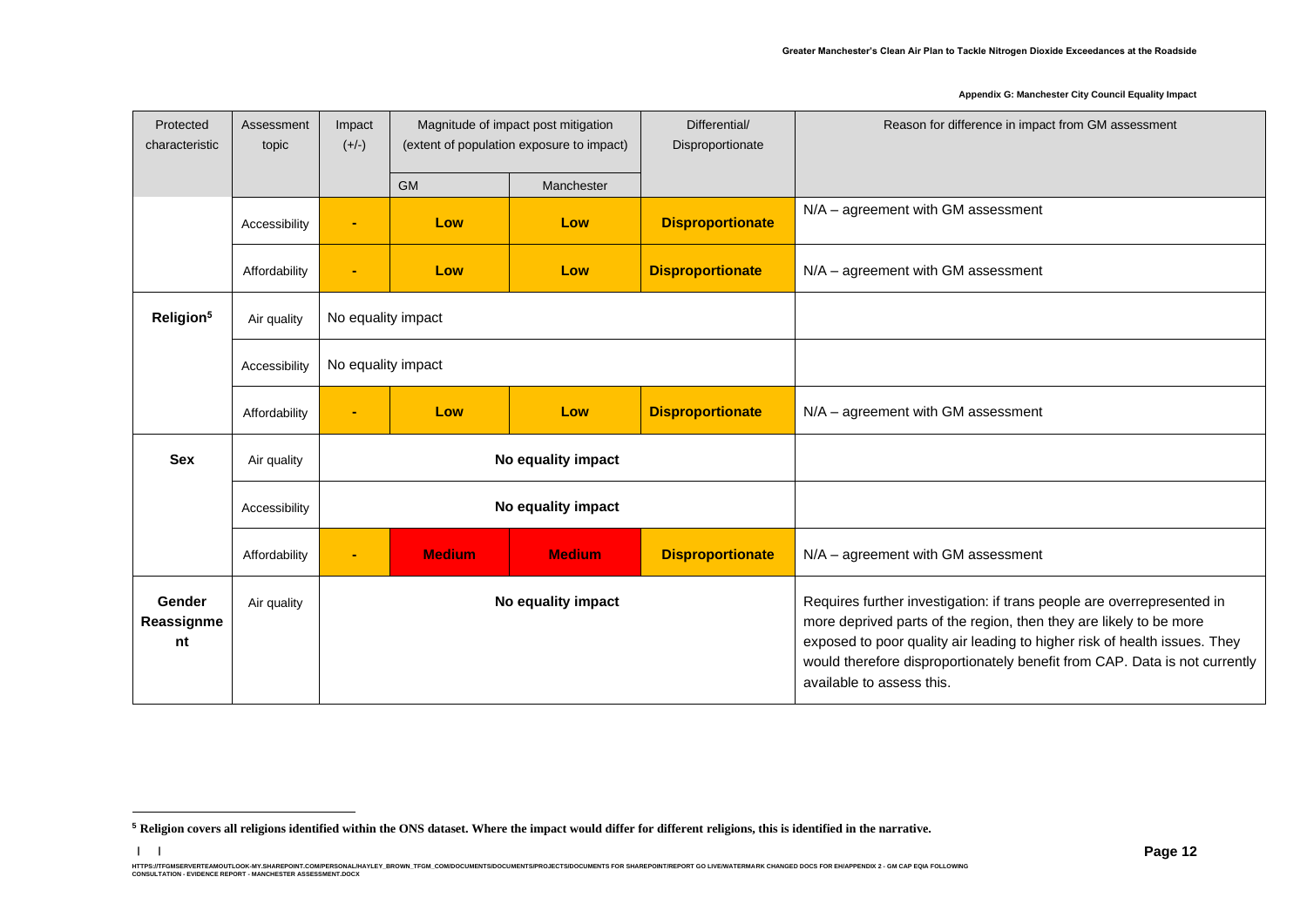| Protected<br>characteristic | Assessment<br>topic | Impact<br>$(+/-)$ | Magnitude of impact post mitigation<br>(extent of population exposure to impact) |            | Differential/<br>Disproportionate | Reason for difference in impact from GM assessment |
|-----------------------------|---------------------|-------------------|----------------------------------------------------------------------------------|------------|-----------------------------------|----------------------------------------------------|
|                             |                     |                   | <b>GM</b>                                                                        | Manchester |                                   |                                                    |
|                             | Accessibility       | $\blacksquare$    | Low                                                                              | <b>Low</b> | <b>Differential</b>               | $N/A - agreement$ with GM assessment               |
| Sexual<br>orientation       | Accessibility       | $\sim$            | Low                                                                              |            | <b>Differential</b>               |                                                    |

**| |**